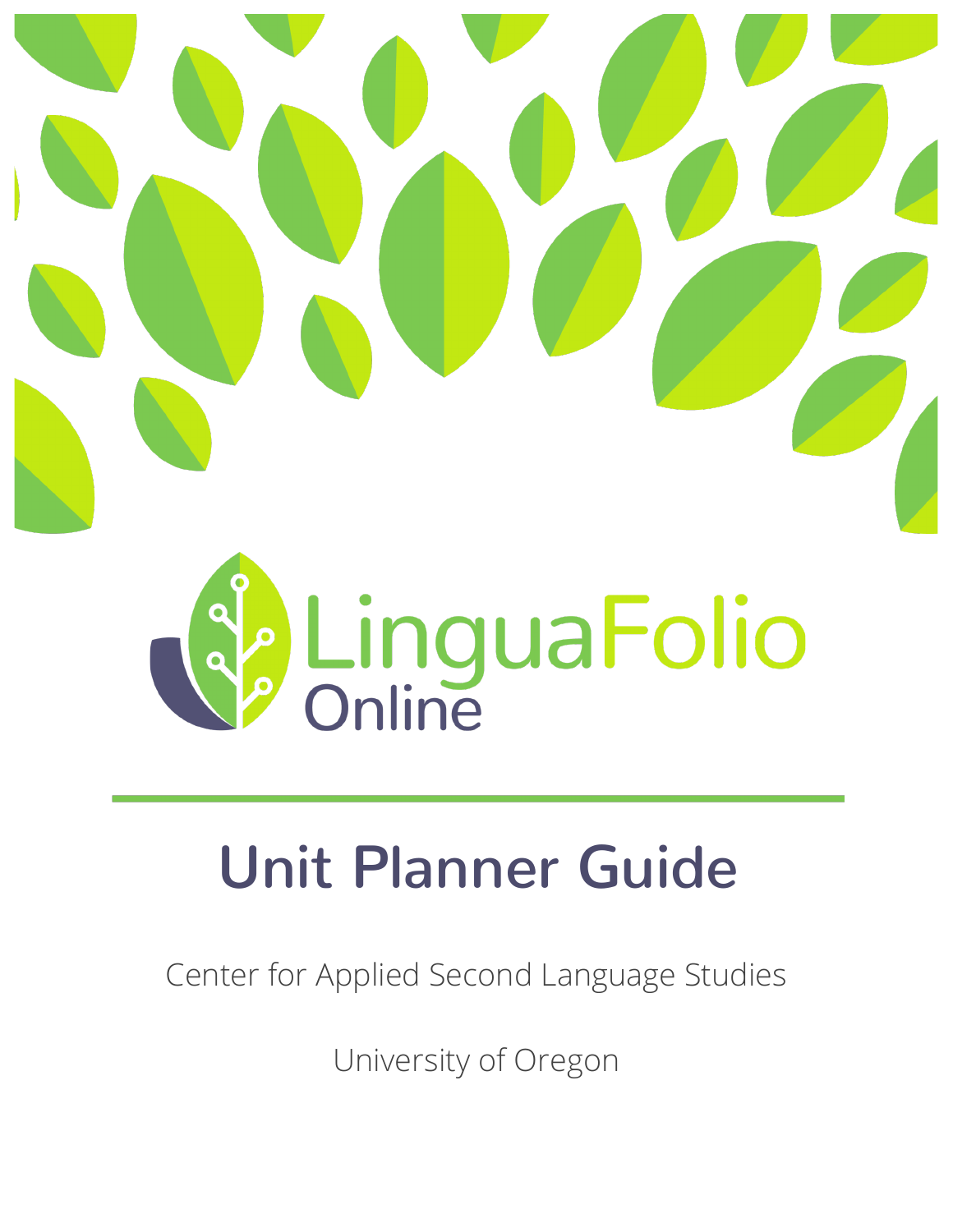## **Table of Contents**

| 3         |
|-----------|
| 4         |
| 4         |
| $5 - 7$   |
| 8         |
| $8 - 10$  |
| $8 - 9$   |
| 9         |
| 9         |
| 10        |
| $10 - 11$ |
| 11        |
| $11 - 12$ |
| $13 - 18$ |
| 19        |
|           |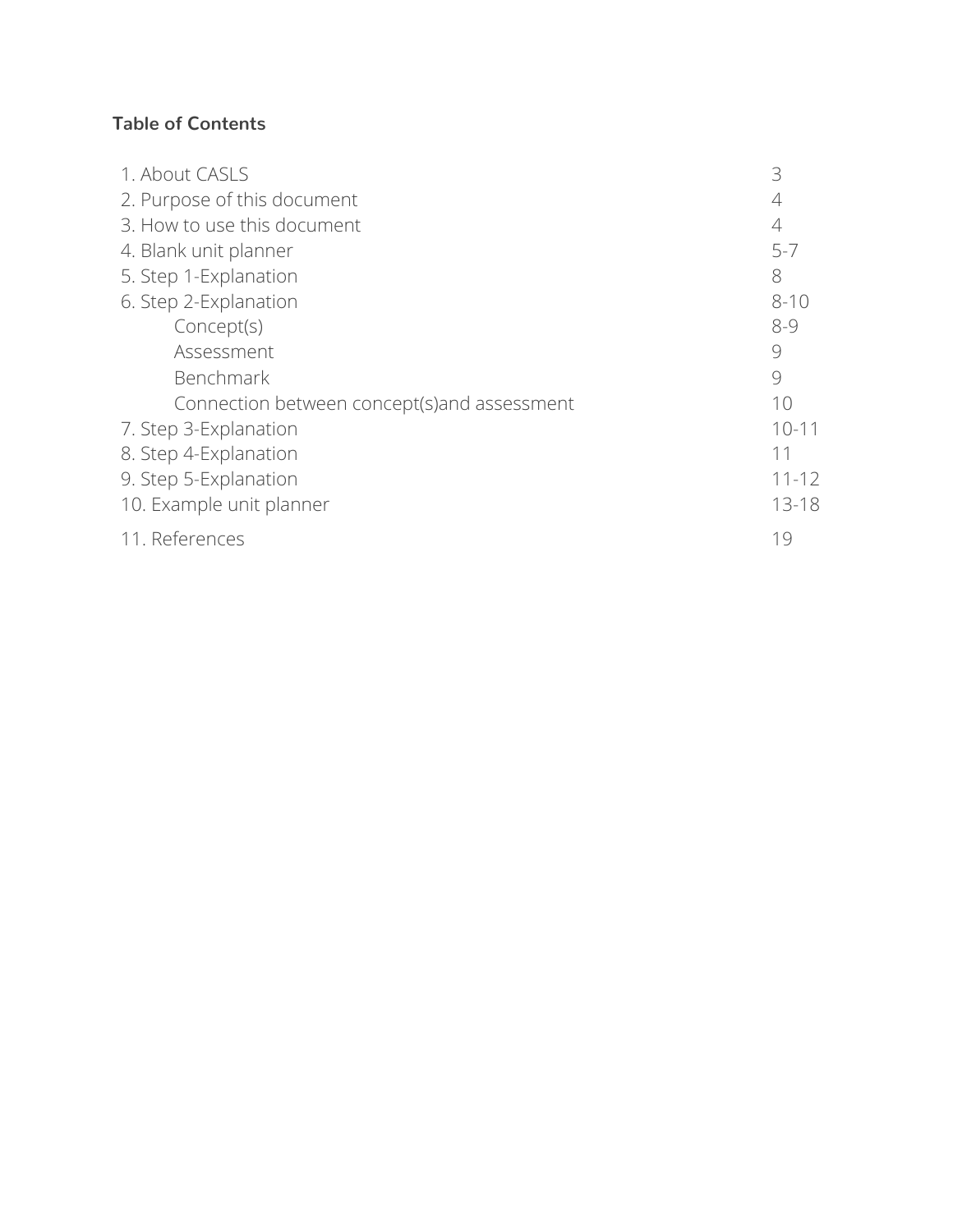# **About CASLS**

## **Improving the Teaching and Learning of Foreign Languages**

The Center for Applied Second Language Studies (CASLS), a National Foreign Language Resource Center and home to the Oregon Chinese Flagship Program, fosters innovation by providing research-based solutions to materials creation, implementation, and evaluation and assessment.

We are a diverse group of multilingual people working together toward a common goal: improving the teaching and learning of foreign languages. Our innovative solutions to language learning emanate from the creative recombination and application of ideas and technologies.

## **Core Values**

- Everyone has the ability to learn a second language and should be provided with that opportunity.
- Meaningful communication is the purpose of language learning.
- Teachers and learners play a vital role in language learning.

#### **Languages Resource Center**

Language Resource Centers (LRCs) across the country promote the teaching and learning of foreign languages. Led by nationally and internationally recognized language professionals, LRCs create language learning and teaching materials, offer professional development opportunities, and conduct research on foreign language learning.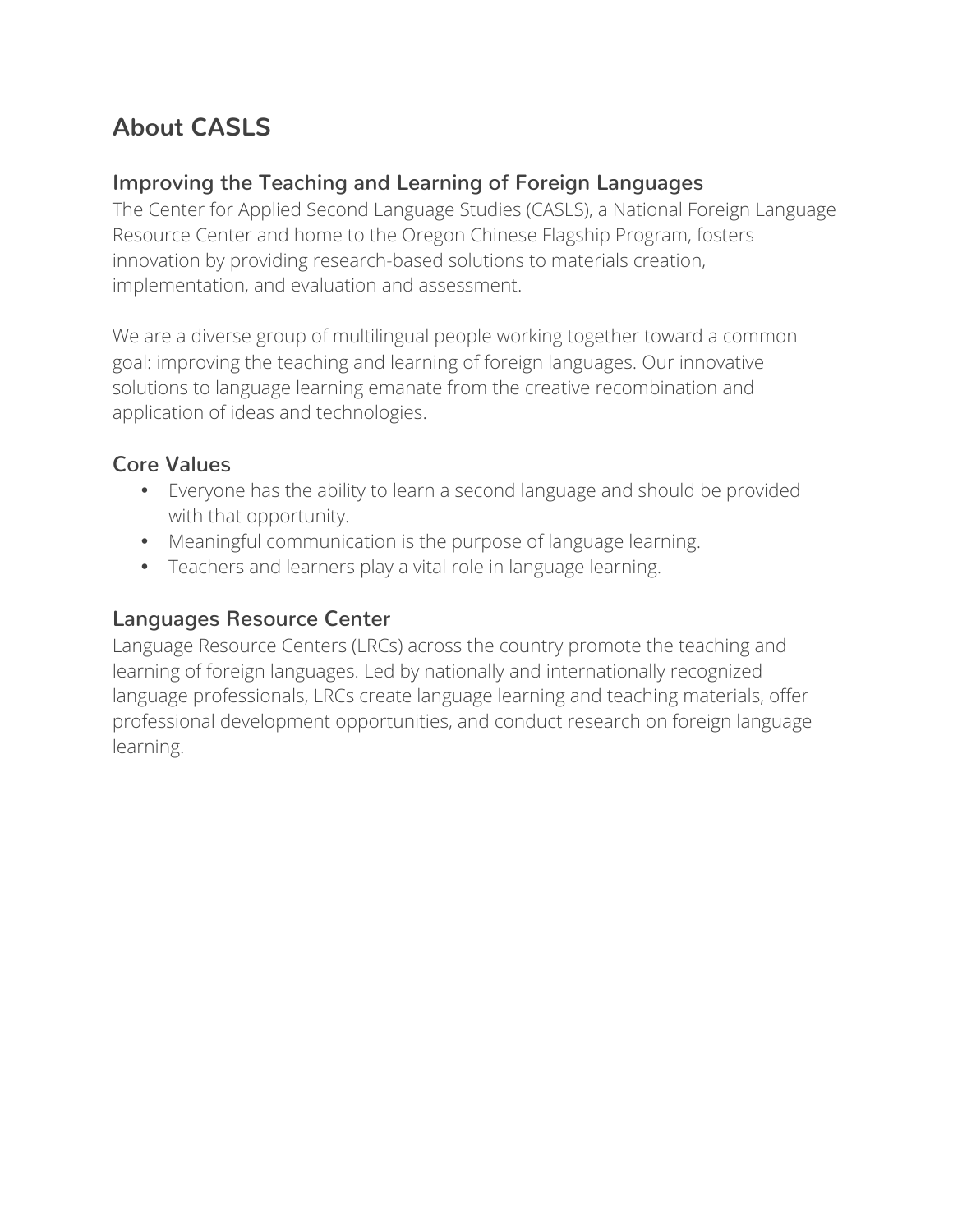

## Purpose of this document

Innovative assessment is one of the cornerstones of CASLS. To fulfill our goal of giving educators the tools to engage in such assessment, we have created LinguaFolio Online (LFO), an electronic skills portfolio

for students in which they upload evidence to prove mastery of the NCSSFL-ACTFL Can-Do Statements. As a compliment to LFO, we have recently added an app (iOS and Andriod), LFO to Go, so that students can more easily and organically create and upload evidence of achievement of the Can-Do Statements. It is our belief that LFO and LFO to Go will help transform the speed and ease with which teachers are able to give their students feedback.

To use LFO to its fullest potential, teachers need to plan using the principles of backwards design. We have created this unit planner and its explanation to provide clarity to teachers using the planner.

Given the reality of widespread district initiatives regarding certain documentation to be used for teacher planning, we do not suggest that this planner exist in lieu of other mandated approaches. However, it can exist in concert with one these approaches.

While the unit planner was developed to take into account a majority of current planning approaches, it is possible that something does not align well. If a component of this unit planner does not align, feel free to adapt it to your needs. Although founded on best practices, it is not prescriptive in and of itself. The unit planner is intended to be a tool that is helpful to educators and not overly dogmatic or unbending.

#### How to use this document

In the following section of the document, you will see a copy of the blank unit planner. Look it over before reading the subsequent explanation to heighten your understanding of how to implement the document and to marry it with the current planning approach implemented at your school.

The explanation of the unit planner is intended to be read in concert with the last section of the document, an example unit planner. The explanation walks educators through each step of the unit planner by giving instructions and making recommendations for implementation. At the end of each section, a chart exists that connects each component to popular approaches using backwards design. The intent with this chart is to help you blend this tool with those that you are already using.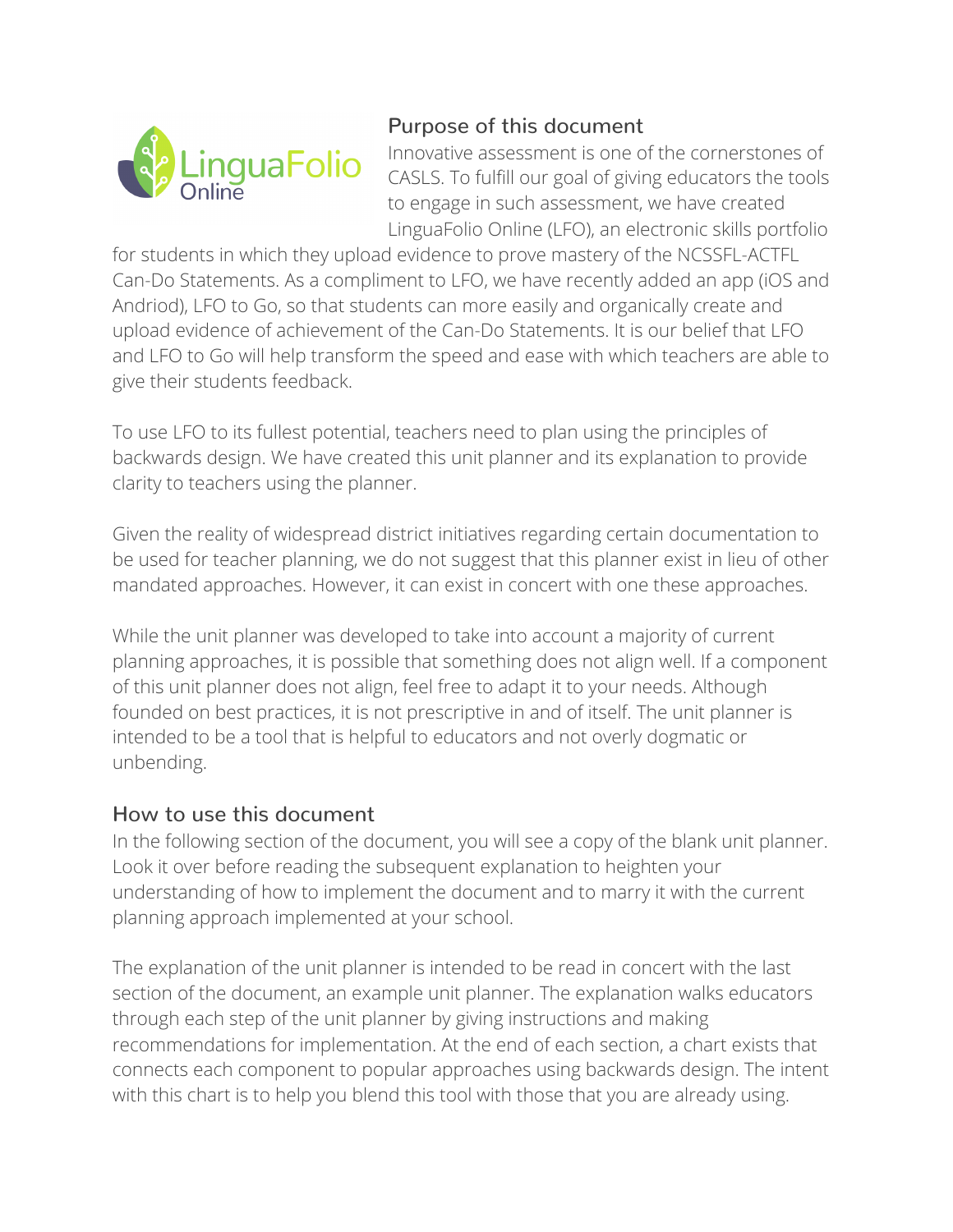#### Step 1: Logistics

| Unit title: | Unit duration:        |
|-------------|-----------------------|
| Author(s):  | Proficiency level(s): |

#### Step 2: Begin with the end in mind.



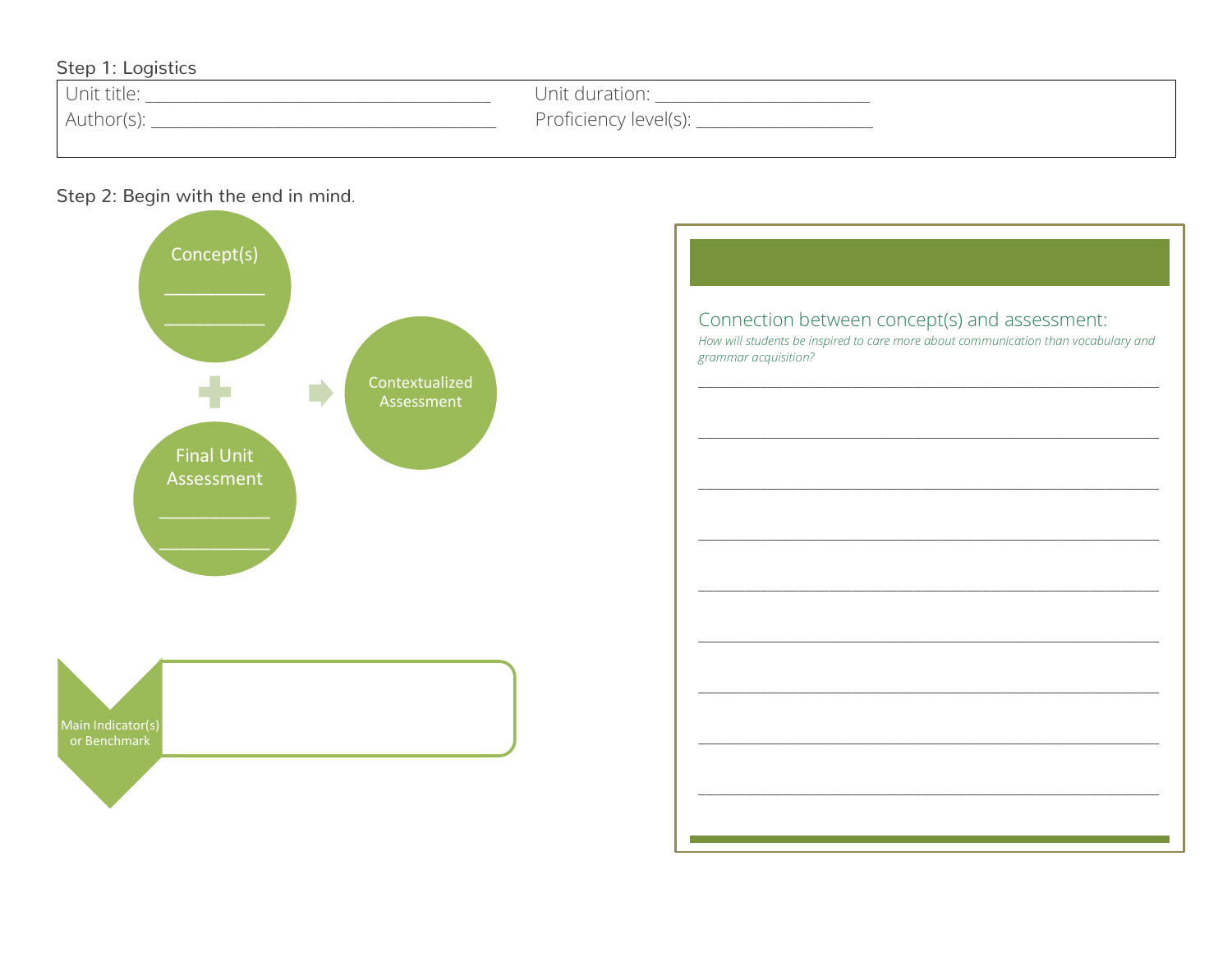## Step 3: Plan questions to guide thinking<sup>1</sup>

| Level 1 (Factual,       |  |
|-------------------------|--|
| Gathering information)  |  |
| Level 2 (Conceptual,    |  |
| Processing information) |  |
| Level 3 (Debatable,     |  |
| Applying information)   |  |

#### Step 4: The day-to-day

| Benchmark/main indicator(s): |                                          |                 |                                                                                 |                  |
|------------------------------|------------------------------------------|-----------------|---------------------------------------------------------------------------------|------------------|
| Content:                     |                                          |                 |                                                                                 |                  |
|                              |                                          |                 | Ongoing Assessment                                                              |                  |
| Day/Date                     | Can-Do Statement(s)/<br>Learning targets | Student task(s) | Connection to final<br>assessment (rubric criterion,<br>appropriate descriptor) | Feedback tool(s) |
|                              |                                          |                 |                                                                                 |                  |
|                              |                                          |                 |                                                                                 |                  |
|                              |                                          |                 |                                                                                 |                  |
|                              |                                          |                 |                                                                                 |                  |
|                              |                                          |                 |                                                                                 |                  |
|                              |                                          |                 |                                                                                 |                  |

 <sup>1</sup> Level titles taken from Costa's *Levels of Thinking and International Baccalaureate Middle Years Programme Unit Planners*.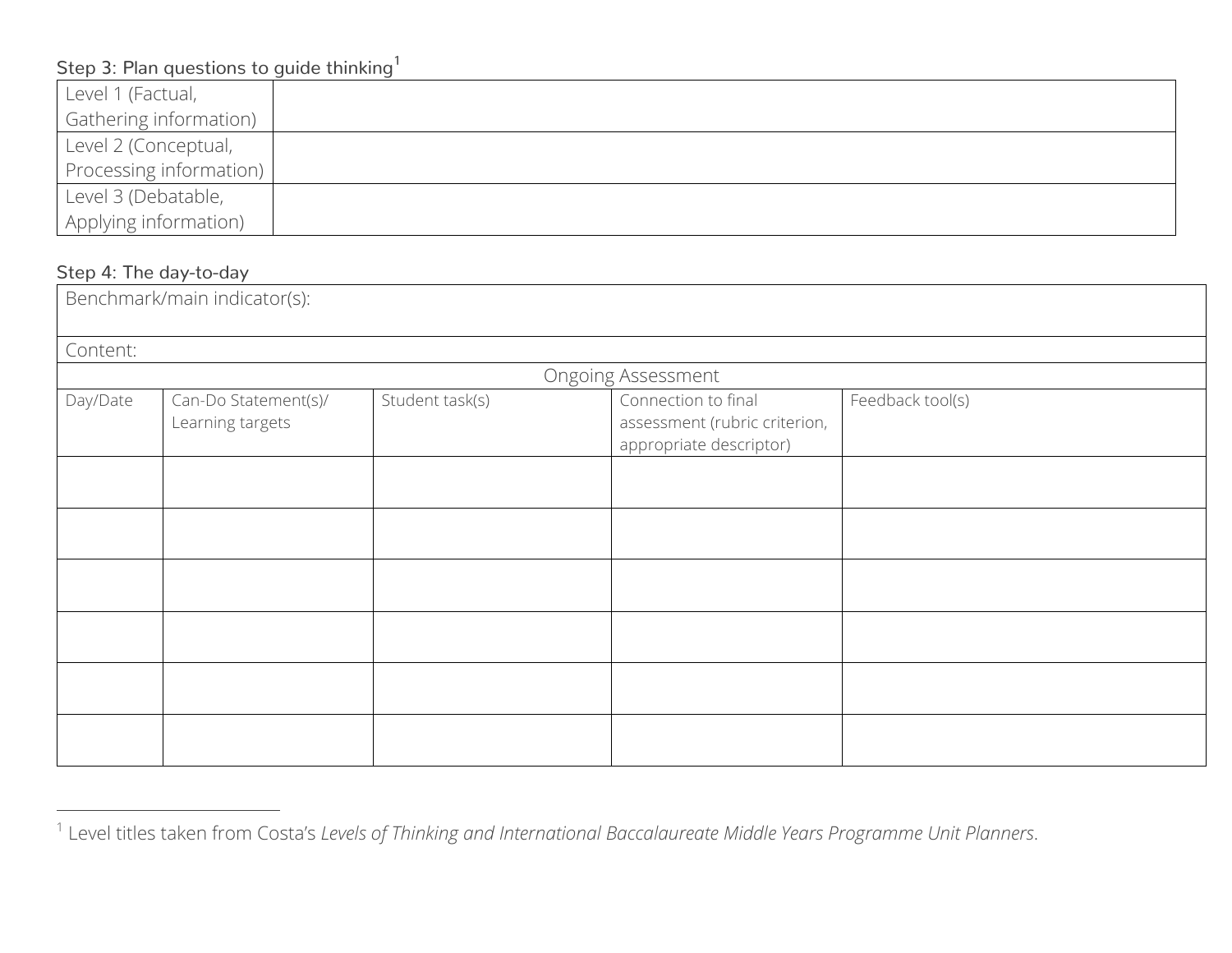#### Step 5: Reflection

How do you define success for this particular unit of study?

Did your students achieve success? What concrete proof do you have?

How will what your students learned in this unit of study inform your next unit of study?

What are three things that you did well in this unit?

What are one to two things that you would like to improve upon next time?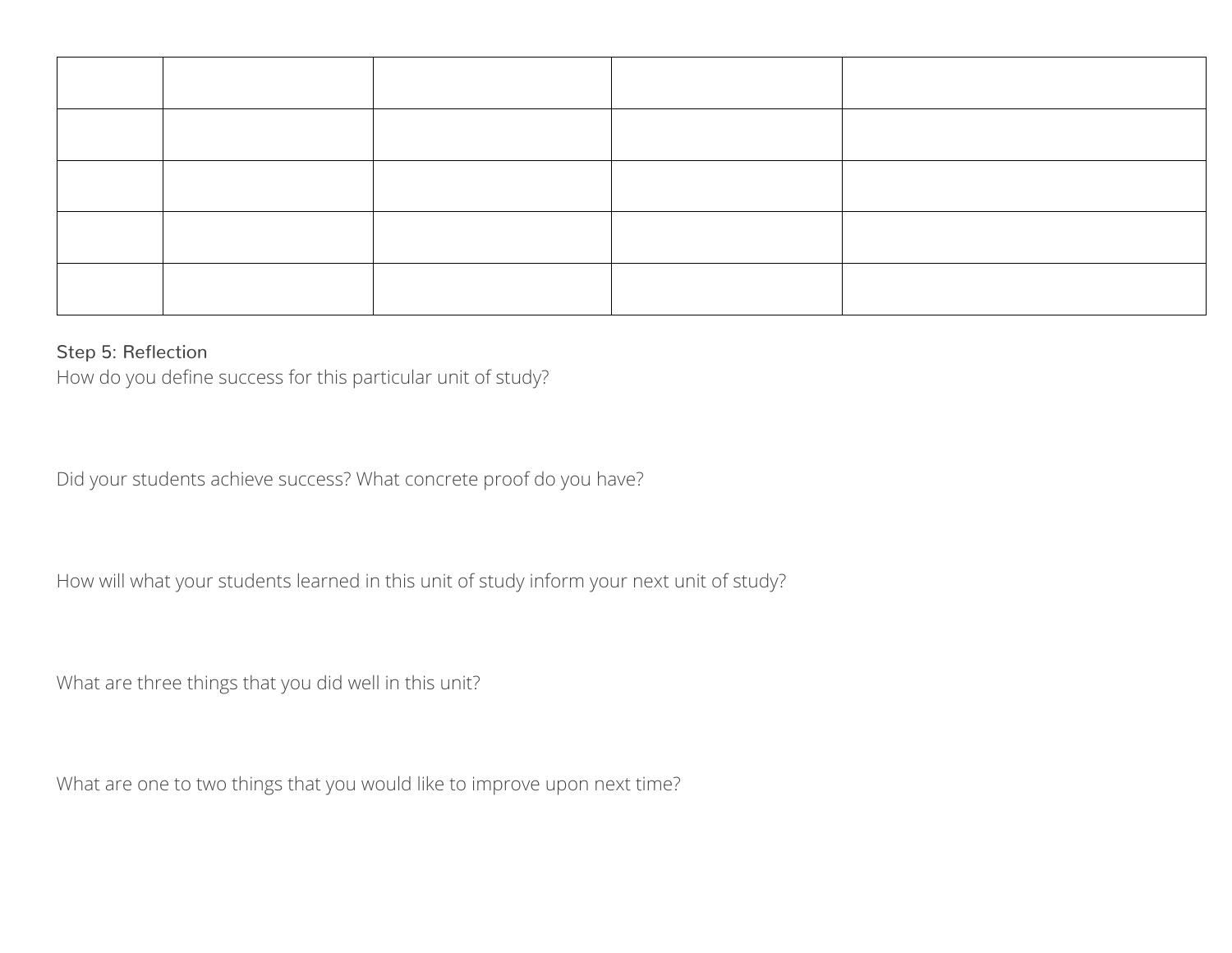# **Step 1: Logistics**

This step is easy! Simply put in the appropriate information. Note that you may have a variety of proficiency levels in your classroom working on different Can-Do Statements. That's okay. This planner can account for that situation.

Undoubtedly, great planning comes from meaningful collaboration. Take advantage of the opportunity to fill out this unit planner with another teacher. Do not be confined by the language that you teach! It is refreshing to reach out to teachers of other languages because thinking through the practice of teaching can provide some wonderful perspectives.

## **Step 2: Begin with the end in mind.**

In completing Step 2 and Step 3, you are essentially creating a snapshot of the entire unit. These steps are designed to engage you in thoughtful backwards design.

## Concept(s)

As Erikson (2012) outlines, long-term retention is achieved when students are able to organize sometimes seemingly disparate facts into concepts, and learning is even more durable when these concepts are linked together in order to form generalizations. Teaching at a conceptual level has a separate benefit for world language teachers; it makes the classroom more focused on meaningful communication than the memorization of vocabulary lists and verb conjugations. Structure is important, but if it drives teaching, students will struggle with transfer of meaning and the ability to use their knowledge in real-world contexts.

While concepts are not necessarily ground-breaking, they can be difficult to discern when motived first by content rather than by the functions that language serves. For example, if a teacher sets his or her sights solely on teaching about adjective agreement, he or she might completely miss the bigger concept of the interplay between perception and reality that could be used to teach adjective agreement. This concept is one that is simply more motivating to students than the governance of syntax. It is personally relevant and leads students to use language to achieve concrete communication goals rather than to use language because the teacher is insistent that certain material be memorized.

It would be impossible to create an exhaustive list of concepts to use in the world language classroom, but some other examples might include: change, time, balance, relationships, community, and power. If you are like many language teachers and are very motivated by how fascinating the rules of syntax can be, seeing an overarching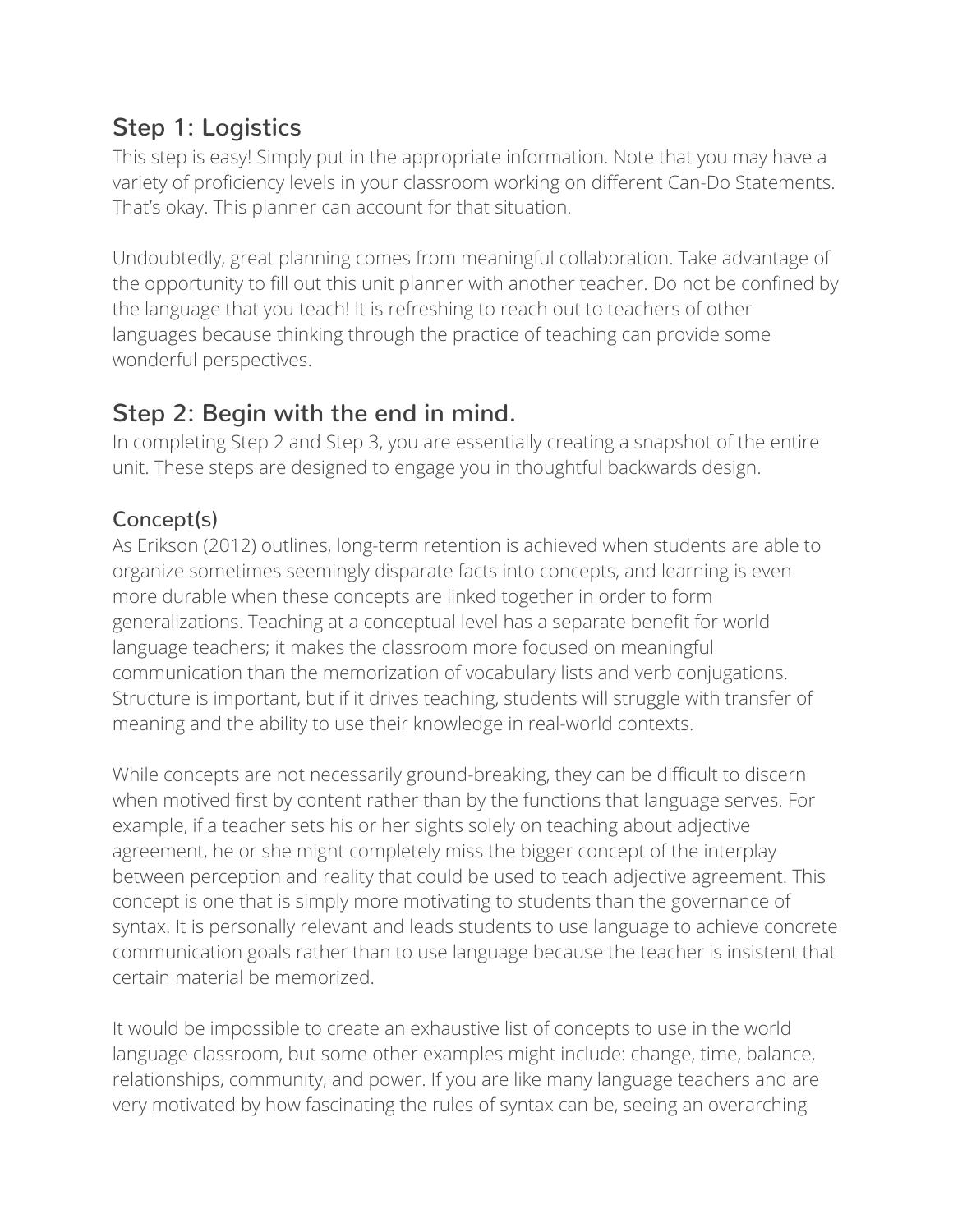concept might be difficult for you. If this situation resonates, it is recommended that you discuss your content and the functions of the language that you are teaching with someone from a different subject area. It is likely that another person will be able to help you arrive at a concept to teach since concepts are relevant across disciplines.

| Where do I see this in other common approaches to planning? |                                                           |  |
|-------------------------------------------------------------|-----------------------------------------------------------|--|
| Understanding by design                                     | Stage 1 > Meaning > Understandings; Stage 1 > Transfer    |  |
| Project-based learning                                      | Not explicitly mentioned, though used to create an        |  |
|                                                             | inciting incident/entry document                          |  |
| International                                               | 'Statement of Inquiry' and all of its components (key and |  |
| Baccalaureate MYP                                           | related concepts, global contexts)                        |  |

## Assessment

When learning a language, there is no such thing as a summative assessment. While there might be a final assessment for a given unit of study, the assessment should inform the next unit. Thus, all assessments are essentially formative. However, giving quality feedback on a variety of communicative skills is imperative, and a great time to schedule some of this feedback is at the end of a unit of study. For this reason, we use the words 'final unit assessment' instead of 'summative assessment.'

This unit planner does not prescribe a specific assessment method, but the assessment must be skill-based rather than focused solely on the acquisition of disparate grammar points by learners.

When crafting your assessment, remember that assessments are increasingly more reflective of the fact that communicative skills do not exist exclusively of one another. For example, it is very common for people to talk about something that they read or write about something that they heard. Thus, assessing more than one skill simultaneously is encouraged.

| Where do I see this in other unit planners? |                                                                               |  |
|---------------------------------------------|-------------------------------------------------------------------------------|--|
|                                             | Understanding by design   Stage 2 > Assessment evidence > Performance task(s) |  |
| Project-based learning                      | Project                                                                       |  |
| International                               | Summative assessment                                                          |  |
| Baccalaureate MYP                           |                                                                               |  |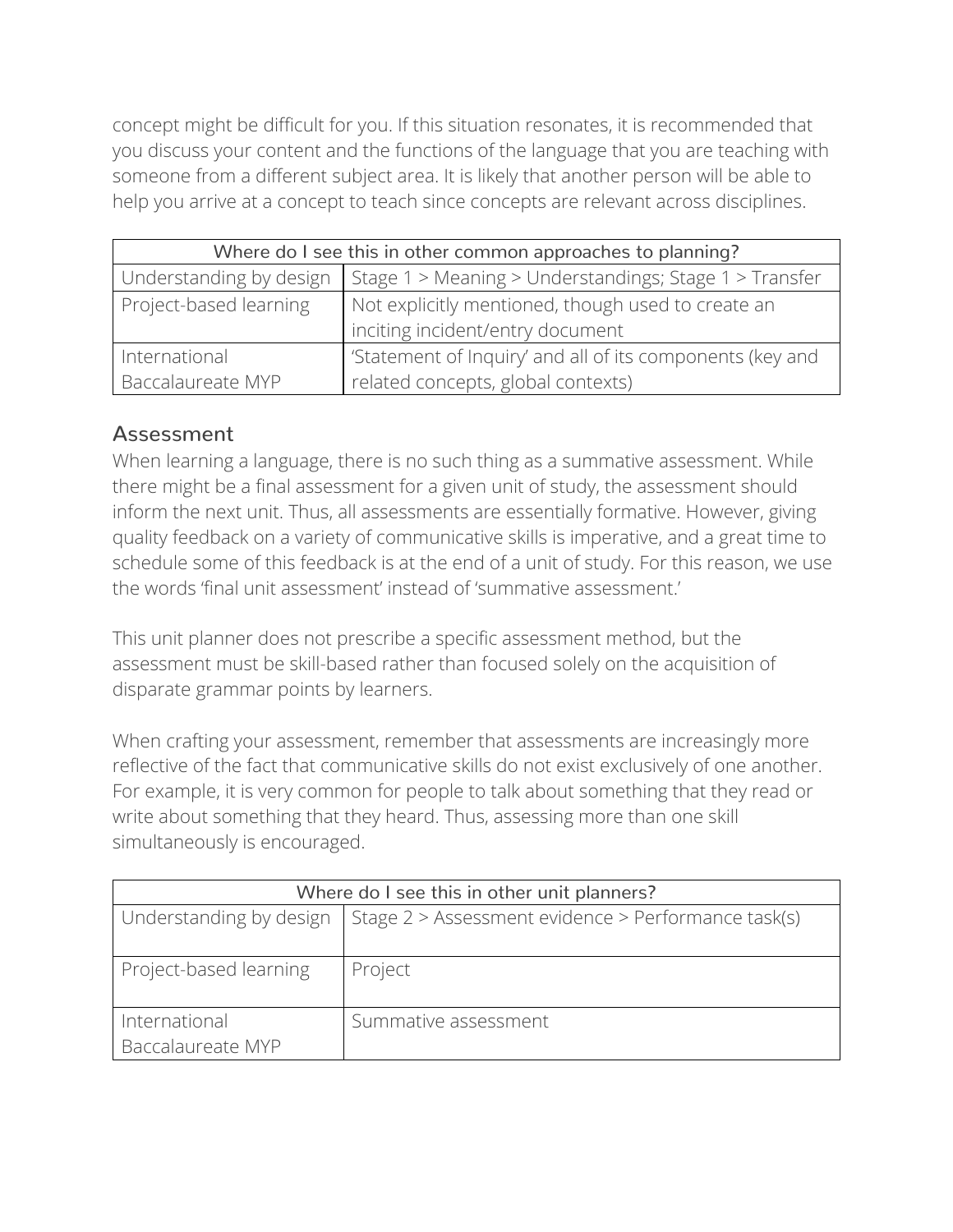## Benchmark

In any given unit, you will definitely have more than one Can-Do Statement that your students achieve. These Can-Do Statements will be spread across and within multiple modes of communication. However, there will likely be an overarching Can-Do Statement (the benchmark or main indicator(s)) that you want your students to be working towards throughout the unit of study. If one isn't enough, feel free to include more.

## Connection between concept(s) and assessment

This box is included so that educators can crystalize why a concept is relevant to a unit's final assessment. If such a task is undertaken, one can be certain that students will be more focused on appropriate output than on memorization of content. While there are certainly ways to create a meaningful final assessment without considering an overarching concept, it is guaranteed that an assessment will be meaningful if one such concept is taken into account.

| Where do I see this in other unit planners?                                     |                                                       |  |
|---------------------------------------------------------------------------------|-------------------------------------------------------|--|
| Not explicitly mentioned, though achieved by linking<br>Understanding by design |                                                       |  |
|                                                                                 | Stage 1 (Desired Results) to Stage 2 (Evidence)       |  |
| Project-based learning                                                          | Not explicitly mentioned, though should be discussed  |  |
|                                                                                 | with students as they collect artifacts               |  |
| International                                                                   | Summative assessment < Relationship between           |  |
| Baccalaureate MYP                                                               | summative assessment task(s) and statement of inquiry |  |

# **Step 3: Plan questions to guide thinking.**

Increasingly, district personnel, administrators, and other persons with evaluative power are looking at teachers' classrooms for evidence of questions used to guide student thinking. Certainly, this focus has merit; providing such questions essentially gets all learners started down the appropriate path towards acquisition of knowledge. However, less attention is paid to the quality of these questions than should be in many instances, and the questions oftentimes remain focused on the acquisition of basic knowledge instead of the application of knowledge. When this situation occurs in a world language classroom, the functions of language are potentially lost. Thus, it is important to remember when creating these questions to consistently push beyond the textbook and to think about real-world application. If doing so is difficult, it might help to think of one big question and make sub-questions that are more related to syntax.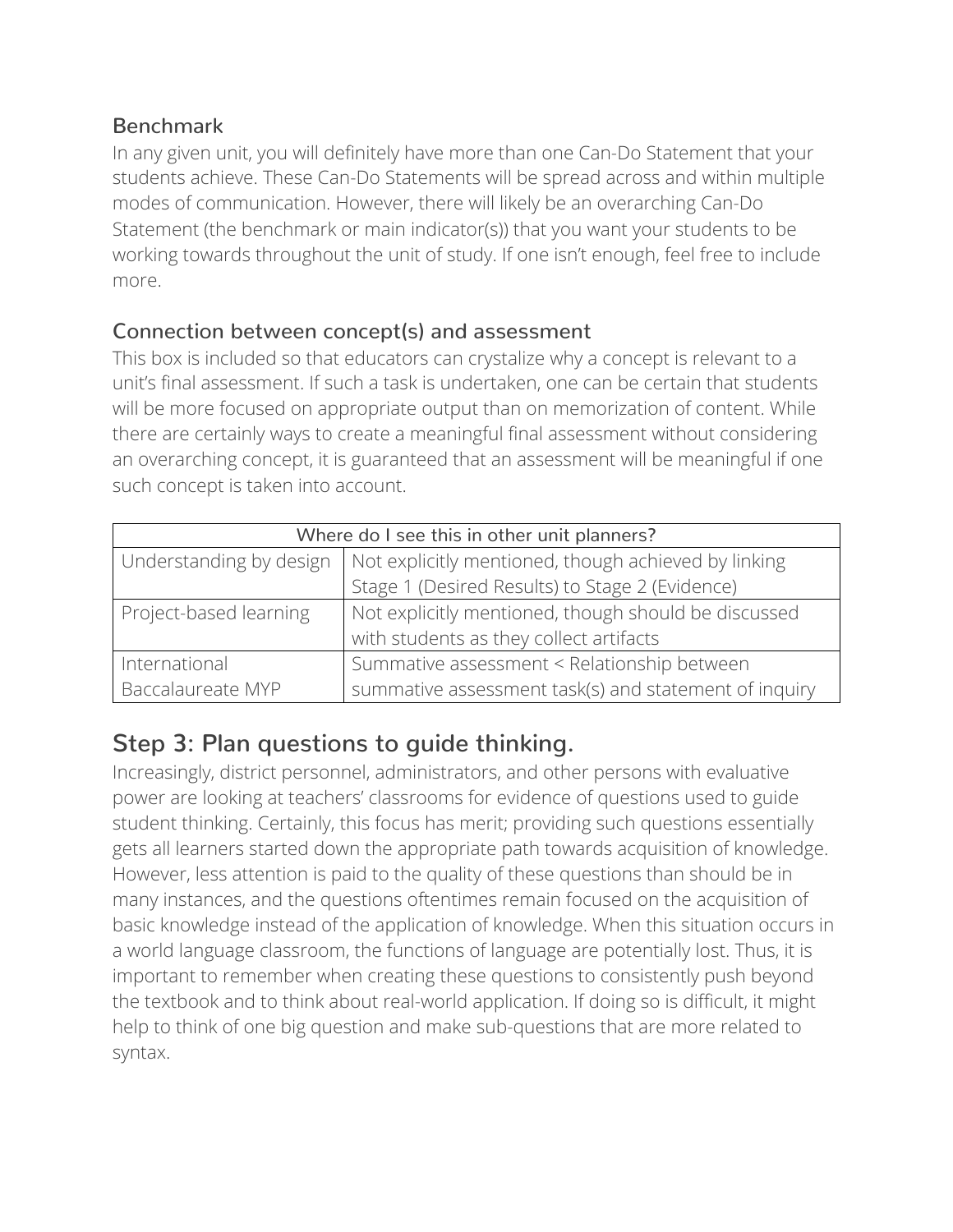| Where do I see this in other unit planners? |                                         |  |
|---------------------------------------------|-----------------------------------------|--|
| Understanding by design                     | Stage 1 > Meaning > Essential questions |  |
| Project-based learning                      | Driving question                        |  |
| International<br>Baccalaureate MYP          | Inquiry questions                       |  |

# **Step 4: The day-to-day**

This step is where all of the thought that was put into unit design really meets practice. The benchmark or main indicator(s) provide context to the whole unit. The Can-Do Statement chosen in our example unit planner is for Presentational Writing, but any mode of communication is appropriate to use. Also, please note that this section of the unit planner is the first and only time that you are required to list the specific content being taught. Remember that content is the means to the end of language acquisition and not the end itself.

It is also important to emphasize that teachers should not be limited by the mode of communication of the benchmark or main indicator(s) selected. For example, there are smaller, learning targets that students have to be able to master to fully achieve proficiency targets. Also, as has already been mentioned, communicative skills do not exist independently of one another. Thus, Can-Do Statements from other modes of communication can and should appear throughout the unit.

| Where do I see this in other unit planners?                                     |                                                 |  |
|---------------------------------------------------------------------------------|-------------------------------------------------|--|
| Understanding by design<br>Combination of 'Stage 3-Learning Plan' and 'Stage 2- |                                                 |  |
|                                                                                 | Evidence'                                       |  |
| Project-based learning                                                          | Products and artifacts                          |  |
|                                                                                 |                                                 |  |
| International                                                                   | Action: Teaching and learning through inquiry < |  |
| Baccalaureate MYP                                                               | Learning process                                |  |

# **Step 5: Reflection**

Reflection is important to a continued cycle of improvement. It is recommended that teachers answer these questions as soon as a unit of study is completed so that ideas for improvement and ideas regarding strengths are preserved for subsequent school years. Also, it is worthwhile to read these questions before writing the unit to ignite thinking.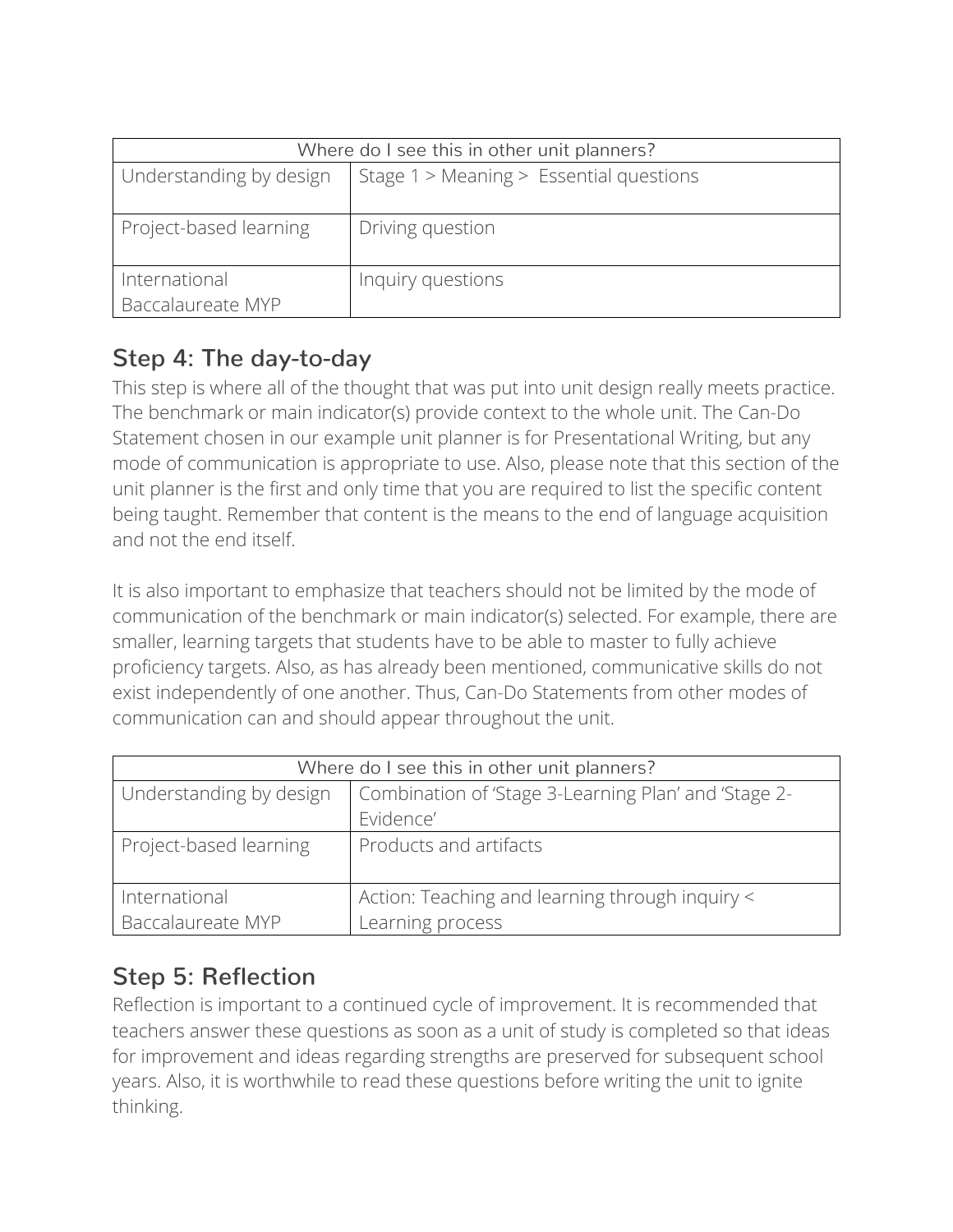| Where do I see this in other unit planners? |                                                            |  |
|---------------------------------------------|------------------------------------------------------------|--|
| Understanding by design                     | Not explicitly mentioned for teachers in the unit planner, |  |
|                                             | but encouraged                                             |  |
| Project-based learning                      | Not explicitly mentioned for teachers in the unit planner  |  |
|                                             | templates, but encouraged                                  |  |
| International                               | Reflection: Considering the planning, process, and         |  |
| Baccalaureate                               | impact of the inquiry < After teaching the unit            |  |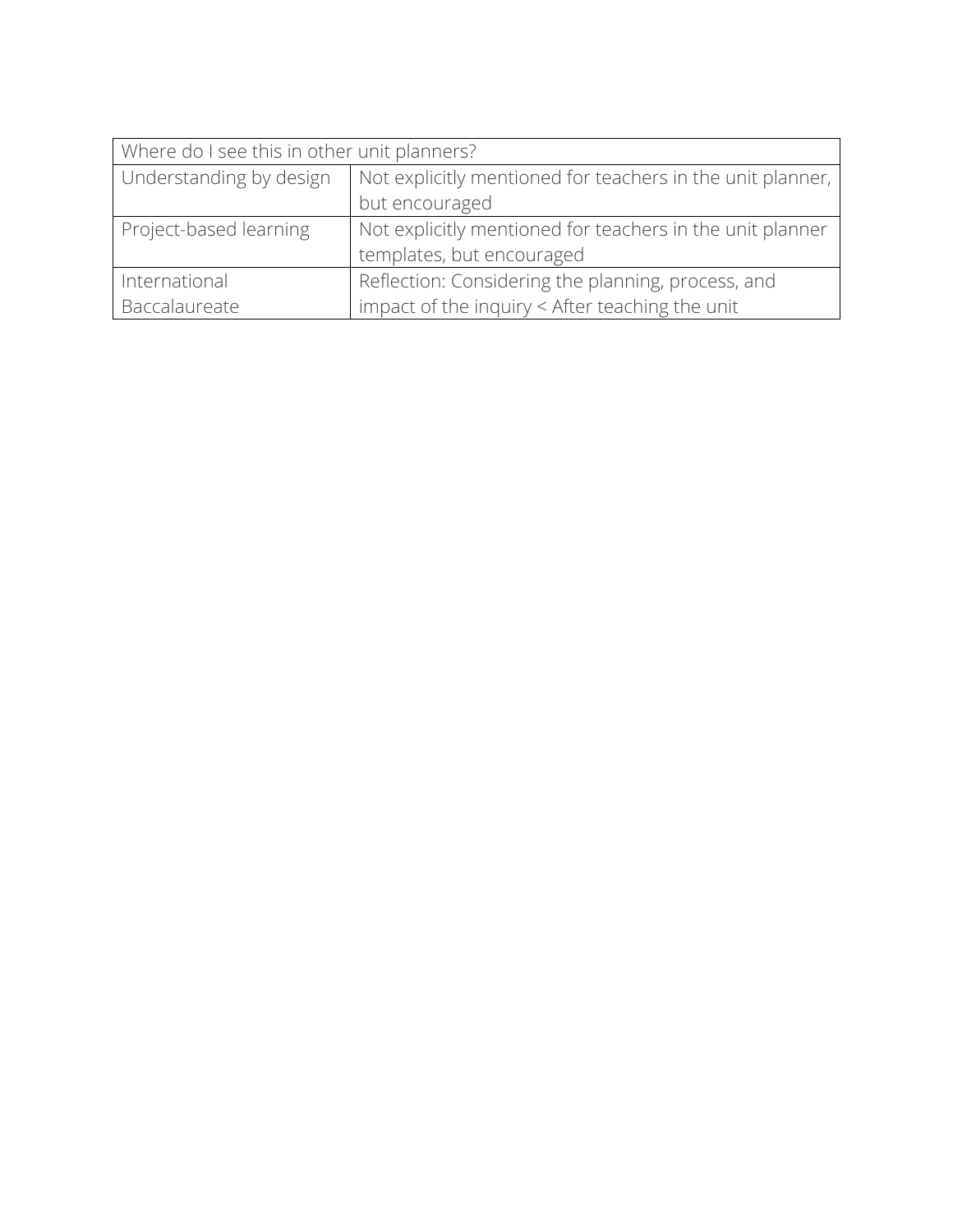#### Step 1: Logistics

Unit title: *Appearances are not always as they seem*. Unit duration *3-4 weeks (9 1.5 hour class periods)* Author(s): *Stephanie Knight* Proficiency Level(s): *Novice-Mid and Novice-High* 

#### Step 2: Begin with the end in mind.





• *I can* present personal information about my life and activities, using simple sentences most of the time.

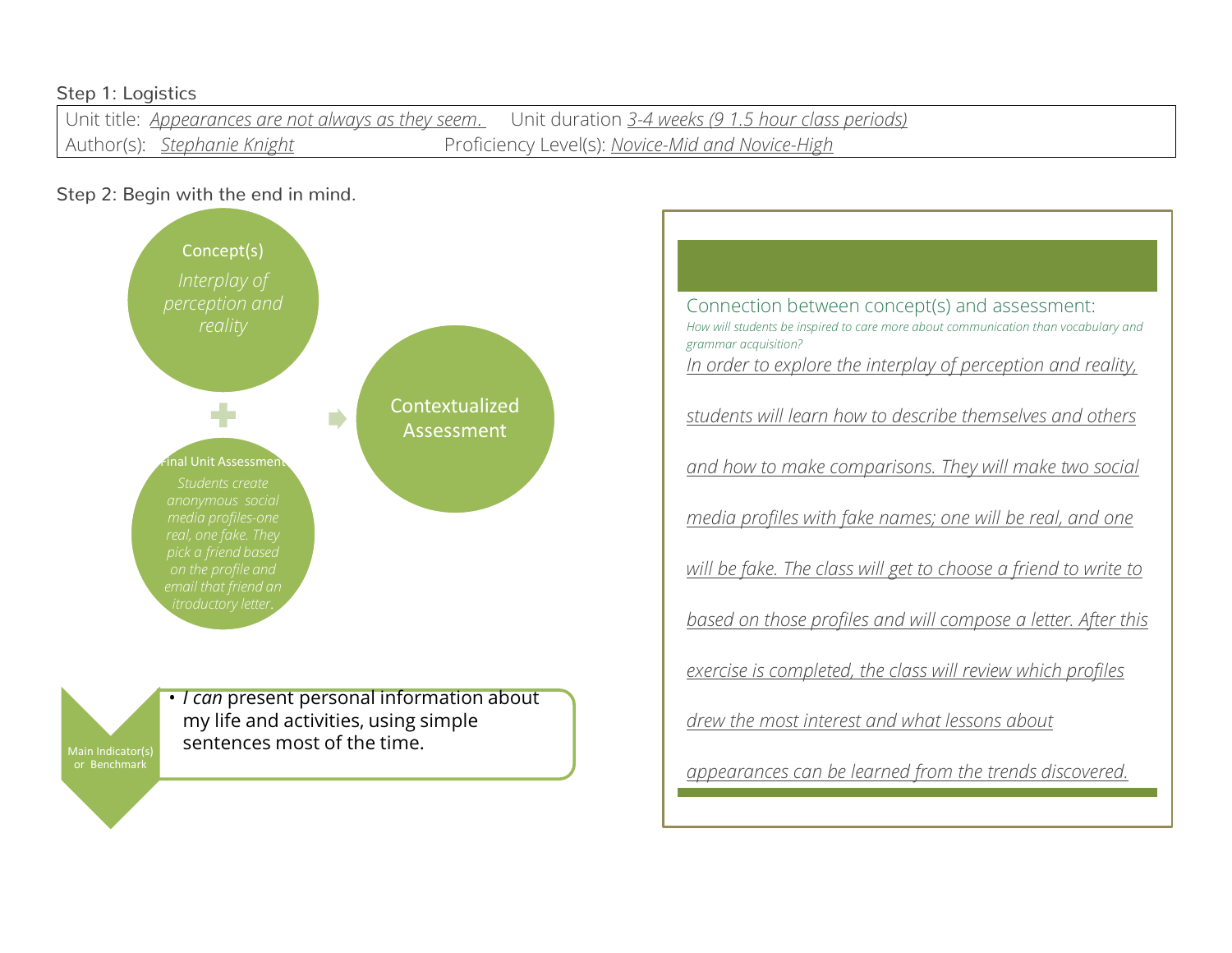## Step 3: Plan questions to guide thinking.<sup>2</sup>

| Level 1 (Factual,      | What words are used for description? Is the placement of these words important?                                                      |
|------------------------|--------------------------------------------------------------------------------------------------------------------------------------|
| Gathering information) |                                                                                                                                      |
| Level 2 (Conceptual,   | How are descriptions different in my native language than they are in my target language? How does the way                           |
|                        | Processing information)   that I describe someone impact the perception of that person? How does word placement affect the tone of a |
|                        | description?                                                                                                                         |
| Level 3 (Debatable,    | To what extent is perception more important than reality? To what extent is reality more important than                              |
| Applying information)  | perception?                                                                                                                          |

#### **Step 4: The day-to-day**

| Main Indicator(s): I can present personal information about my life and activities, using simple sentences most of the time. |                                                                                                                                                                                      |                                                                                                                                                                                                                  |                                                                                    |                                                                                                |  |  |
|------------------------------------------------------------------------------------------------------------------------------|--------------------------------------------------------------------------------------------------------------------------------------------------------------------------------------|------------------------------------------------------------------------------------------------------------------------------------------------------------------------------------------------------------------|------------------------------------------------------------------------------------|------------------------------------------------------------------------------------------------|--|--|
| Content: Adjective agreement, personality traits and physical descriptors, 'to be,' and comparisons                          |                                                                                                                                                                                      |                                                                                                                                                                                                                  |                                                                                    |                                                                                                |  |  |
| <b>Ongoing Assessment</b>                                                                                                    |                                                                                                                                                                                      |                                                                                                                                                                                                                  |                                                                                    |                                                                                                |  |  |
| Day/Date                                                                                                                     | Can-Do Statement(s)/<br>Learning targets                                                                                                                                             | Student task(s)                                                                                                                                                                                                  | Connection to final<br>assessment (rubric<br>criterion, appropriate<br>descriptor) | Feedback tool(s)                                                                               |  |  |
| 21/9                                                                                                                         | -I can say my name, age,<br>and where I live to<br>introduce myself.<br>-I can fill out a social<br>media profile.<br>-I can understand basic<br>familiar information<br>from an ad. | -Class review of social<br>media profiles from<br>around the world to infer<br>rules governing adjectives<br>-Students begin real and<br>fake social media profiles<br>by filling out basic<br>information only. | -Varies depending on<br>rubric.                                                    | -Teacher reviews profile for accuracy as<br>student create.<br>-Students link examples to LFO. |  |  |
| 22/9                                                                                                                         | -I can state my physical<br>and personality traits.                                                                                                                                  | -Students are given a<br>variety of photos of                                                                                                                                                                    | -Varies depending on<br>rubric.                                                    | -Students record conversations on mobile<br>device to upload to LFO.                           |  |  |

2 Level titles taken from Costa's *Levels of Thinking* and *International Baccalaureate Middle Years Programme Unit Planners*.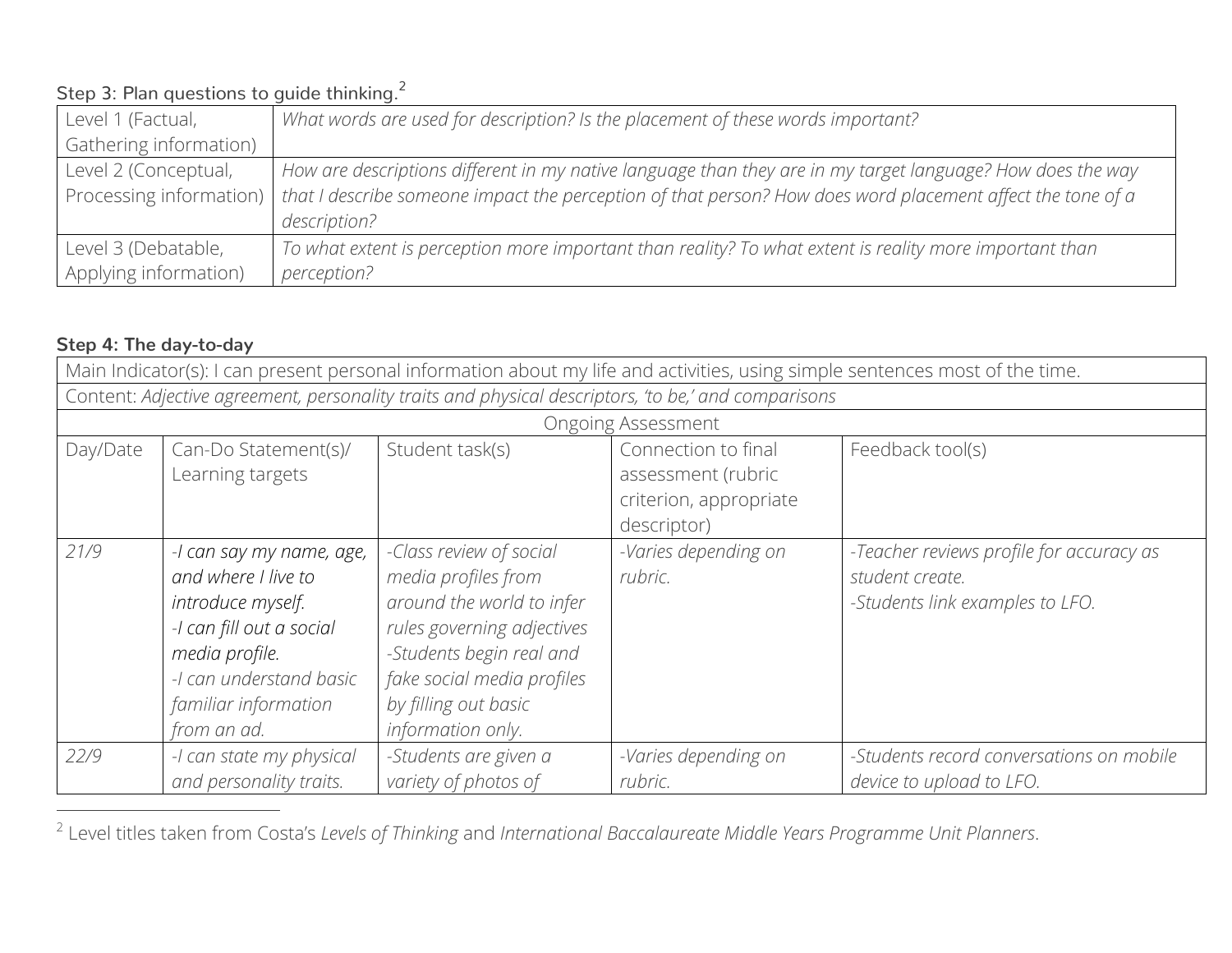|      | -I can present basic<br>information about<br>myself.<br>-I can ask and respond<br>to simple questions.                                                                                                                        | suspects. Students are then<br>each assigned a secret<br>identity as a suspect.<br>Students interview one<br>another with the goal of<br>matching each student<br>with the appropriate<br>subject on the list                    |                                 | -Teacher hands Post-it notes to students<br>with notes for improvement as they speak.<br>-Classroom review based on common<br>errors. |
|------|-------------------------------------------------------------------------------------------------------------------------------------------------------------------------------------------------------------------------------|----------------------------------------------------------------------------------------------------------------------------------------------------------------------------------------------------------------------------------|---------------------------------|---------------------------------------------------------------------------------------------------------------------------------------|
| 23/9 | -I can describe my family<br>and friends.<br>-I can describe<br>someone's physical and<br>personality traits.<br>-I can write a brief<br>paragraph comparing<br>and contrasting people I<br>know.                             | -Students make a Venn<br>Diagram comparing and<br>contrasting different family<br>members.<br>-Students present their<br>Venn Diagrams to a fellow<br>student for feedback.<br>-Students write short<br>paragraph about diagram. | -Varies depending on<br>rubric. | -LFO conversation uploaded to be reviewed<br>by teacher, peer review sheet<br>-Direct written feedback on paragraph                   |
| 25/9 | -I can say my name, age,<br>and where I live to<br>introduce myself.<br>-I can fill out a social<br>media profile<br>-I can describe what I like<br>to do (revisit free-time<br>activities and gustar<br>from previous unit). | -Students fill in narrative<br>information on the real<br>social media profile and<br>the fake social media<br>profile.<br>-Students prepare<br>informational cards about<br>their real and fake<br><i>identities.</i>           | -Varies depending on<br>rubric. | -Teacher feedback as students write in the<br>class, students link samples to LFO                                                     |
| 27/9 | -I can say my name, age,<br>and where I live to<br>introduce myself.                                                                                                                                                          | -Students peer review<br>informational cards from<br>day before.                                                                                                                                                                 | -Varies depending on<br>rubric. | -Peer review sheet<br>-Mobile recording uploaded to LFO to Go                                                                         |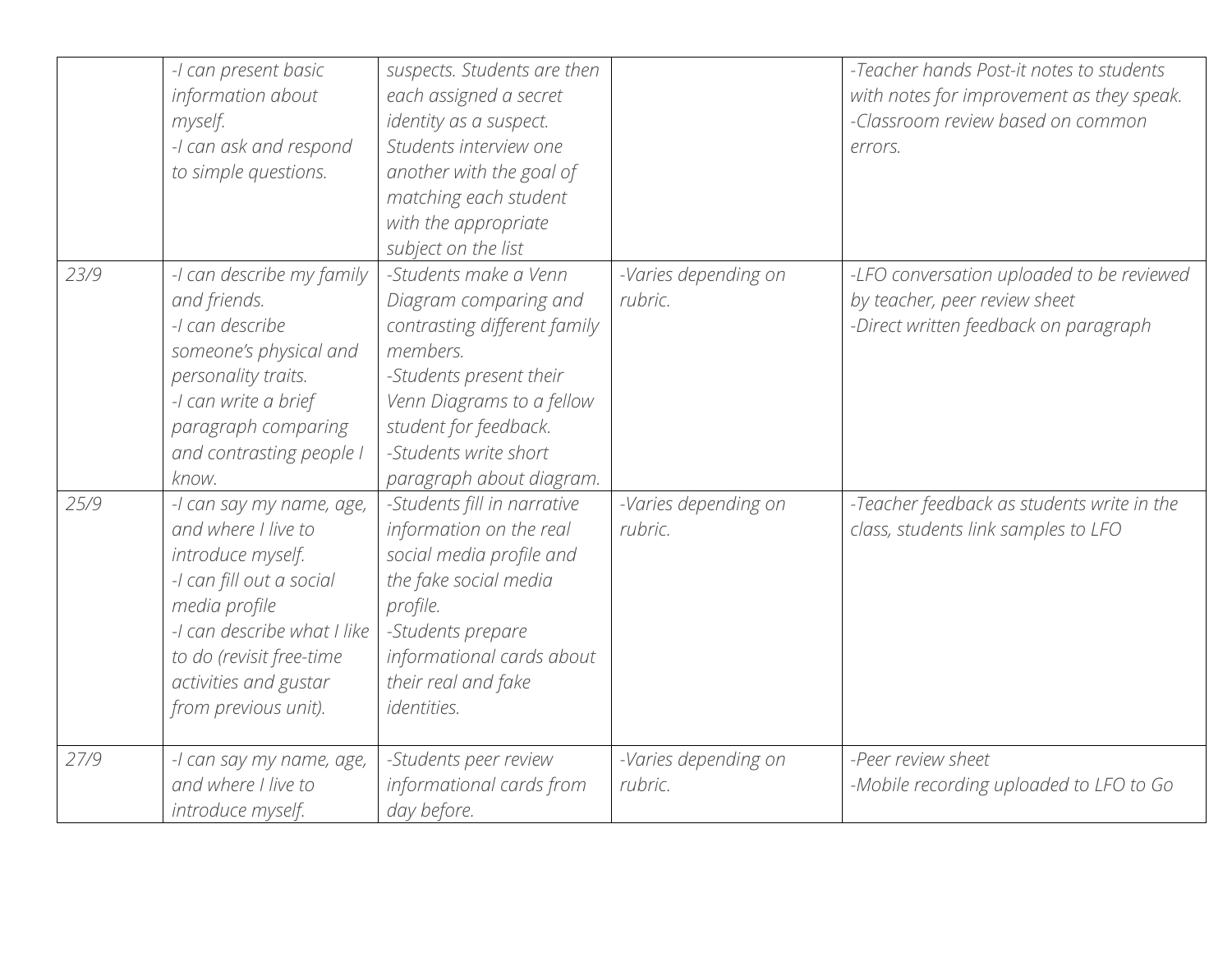|      | -I can list my family<br>members, their ages,<br>their relationships to me,<br>and what they like to do.<br>-I can describe what I<br>liket to do<br>-I can ask and respond<br>to simple questions in a<br>conversation with<br>someone I just met | -Students engage in speed-<br>dating activity using both<br>real and fake identities.                                                                                                                                                            |                                 | -Teacher gives individual feedback with<br>Post-it notes.<br>-Teacher gives global feedback to class on<br>trends via class discussion.   |
|------|----------------------------------------------------------------------------------------------------------------------------------------------------------------------------------------------------------------------------------------------------|--------------------------------------------------------------------------------------------------------------------------------------------------------------------------------------------------------------------------------------------------|---------------------------------|-------------------------------------------------------------------------------------------------------------------------------------------|
| 30/9 | -I can list my family<br>members.<br>I can describe my family<br>members in writing by<br>listing their ages, their<br>relationships to me, and<br>what they like to do.<br>-I can fill out a social<br>media profile.                             | -Students add to both<br>narratives on social media<br>profiles and describe<br>important people in their<br>lives.                                                                                                                              | -Varies depending on<br>rubric. | -Self-review checklist for students<br>-Upload paragraphs to LFO to Go.<br>-Teacher monitors during class to give<br>individual feedback. |
| 2/10 | -I can understand basic<br>familiar information<br>from a social media<br>profile.<br>-I can write a brief<br>paragraph describing a<br>person.                                                                                                    | -Students look at social<br>media profiles for the<br>entire class and pick one<br>profile as a person to<br>reach out to in order to<br>strike up a new friendship.<br>-Students write brief<br>explanation of why that<br>person was selected. | -Varies depending on<br>rubric. | -Uploads brief explanation to LFO to Go                                                                                                   |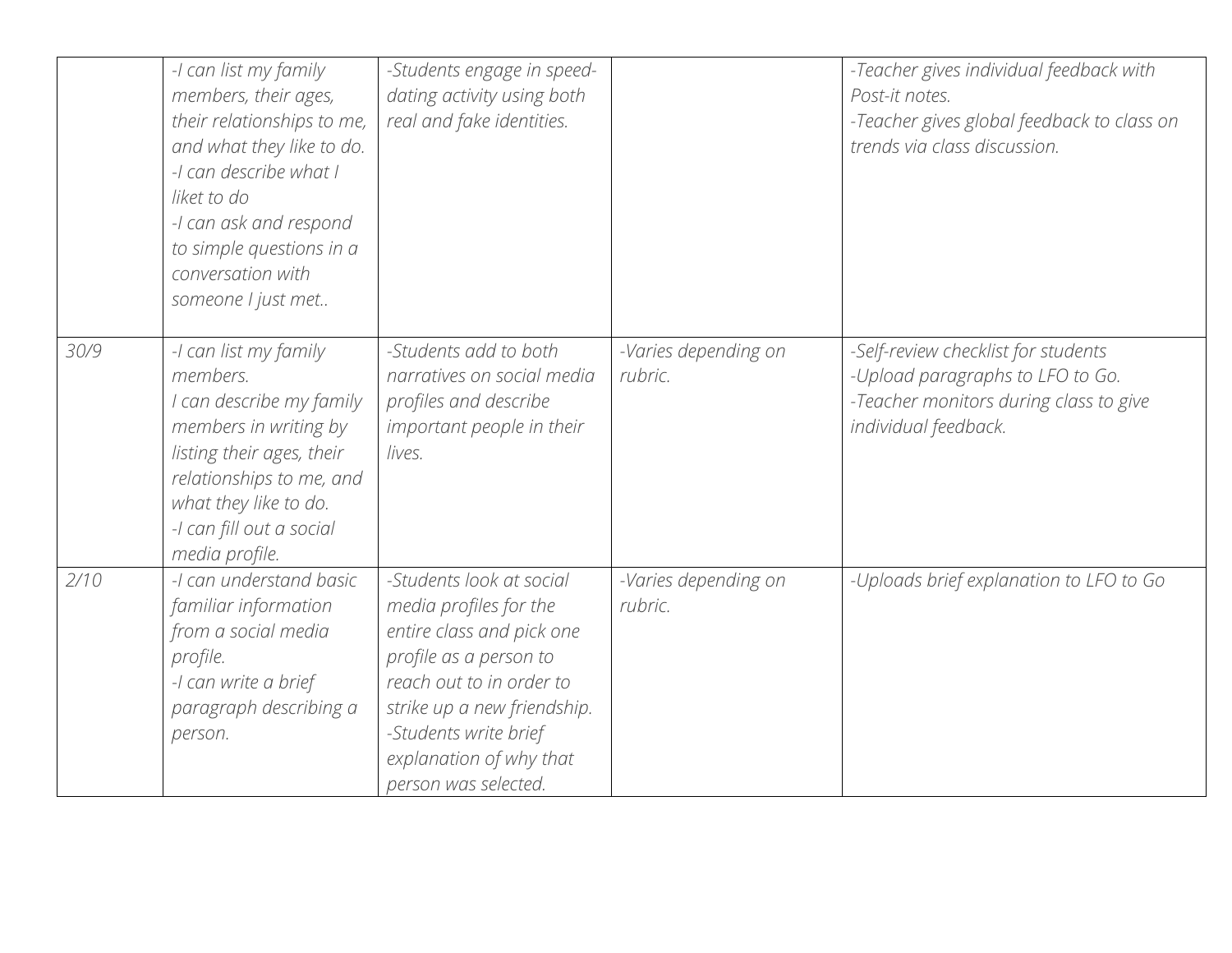| 4/10 | -I can compose an email<br>-I can introduce myself.<br>-I can name my family<br>members, their ages,<br>their relationships to me,<br>and what they like to do<br>-I can describe what I like<br>to do.<br>-I can exchange<br>information in an online<br>setting. | -Students compose email<br>to the person whose profile<br>they selected the previous<br>day.                                        | -Varies depending on<br>rubric. | -Teacher feedback on the letter, relative<br>sections uploaded to LFO                                                                                   |
|------|--------------------------------------------------------------------------------------------------------------------------------------------------------------------------------------------------------------------------------------------------------------------|-------------------------------------------------------------------------------------------------------------------------------------|---------------------------------|---------------------------------------------------------------------------------------------------------------------------------------------------------|
| 7/10 | -I can describe a person's<br>physical traits and<br>personality.<br>-I can share basic<br>reasoning behind a<br>choice I made<br>-I can ask and respond<br>to basic questions.                                                                                    | -Class discussion:<br>Students reveal which<br>profiles they picked, class<br>discusses implications for<br>appearances vs. reality | $-N/A$                          | -N/A, though students should be instructed<br>to record some of the discussion should any<br>pieces of evidence arise that could be<br>uploaded to LFO. |

#### Step 5: Reflection

How do you define success for this particular unit of study?

*Success is all students being able to achieve the benchmark with limited to no help.*

Did your students achieve success? What concrete proof do you have?

*Most of my students achieved success. Eight-three percent of them were able to prove mastery of the benchmark, and of the remaining 17 percent, the students can do the work with help.*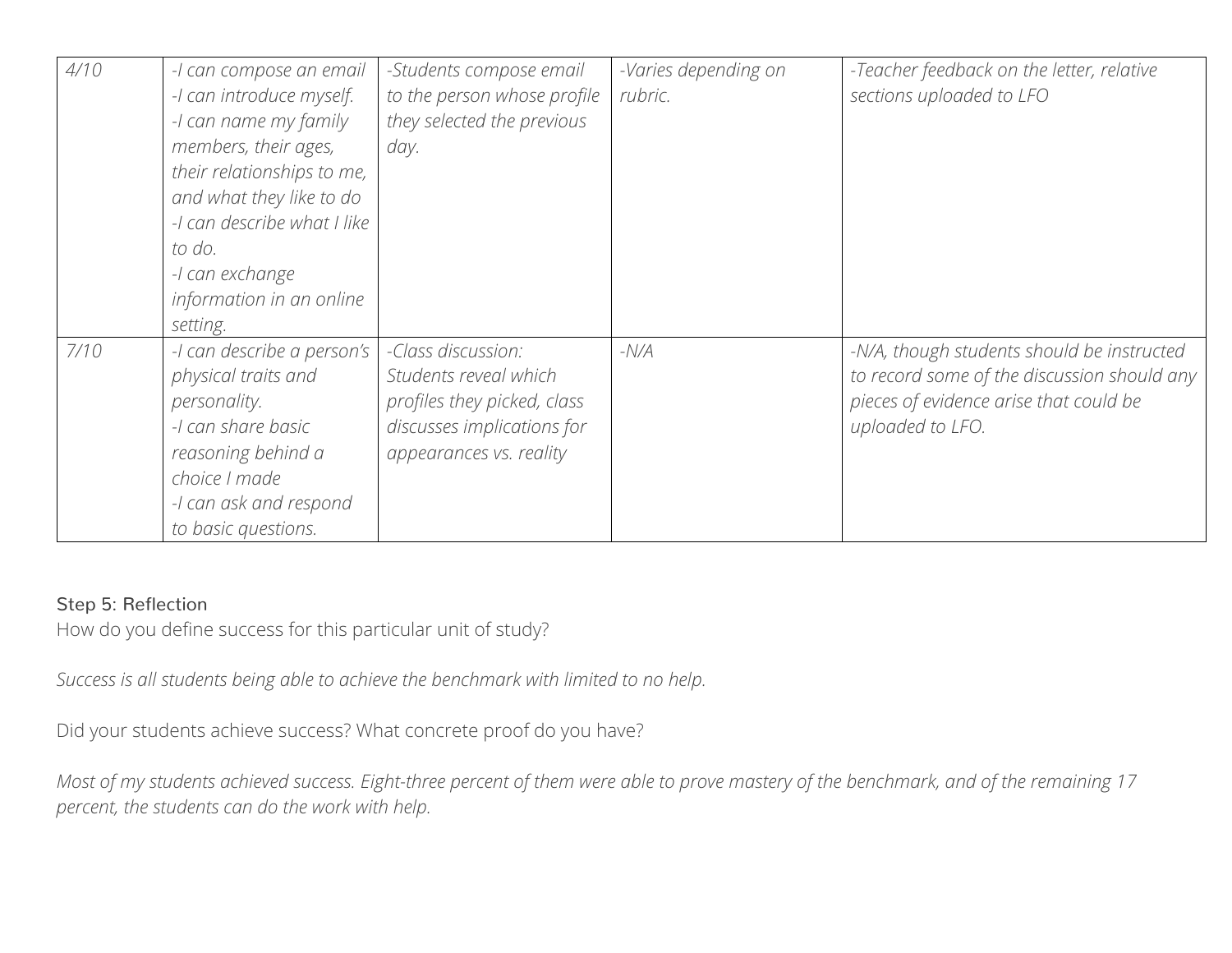How will what your students learned in this unit of study inform your next unit of study?

*I noted that using social media provided great personal relevance for the students, something that seemed to motivate them. I hope to use blogging in my next unit to see if that has the same desired effect.* 

*I also noticed that while my students did acquire great knowledge for writing descriptions, they seemed to have lost their knowledge of 'gustar' from a few units ago. I need to make sure that I incorporate 'gustar' and similar verbs more often into the classroom so that the students become accustomed to using them.*

*Lastly, the social media profiles best suited to the unit's goals were those found on dating sites and Facebook. I know that the kids don't like Facebook as much as they did five years ago (and none of them are old enough to use dating websites yet), so I hope to find something that includes a bit more narrative than something like Instagram that the kids really use on a daily basis.*

What are three things that you did well in this unit?

- *1) High school students are obsessed with appearance! The concept that I chose was perfect.*
- *2) I really loved our discussion to wrap-up everything. The kids were shocked that they usually found the real profiles to be more interesting. They think it's because the real profiles are more relatable.*
- *3) Using social media profiles from around the world was awesome because the kids got to see how other people use SMS. That was fascinating to them.*

What are one to two things that you would like to improve upon next time?

- *1) I would like to give feedback on writing in a timelier manner. I had to wait a couple of class periods, and I don't think that it was as meaningful as it could have been.*
- *2) Find examples from different, more relevant types of social media.*